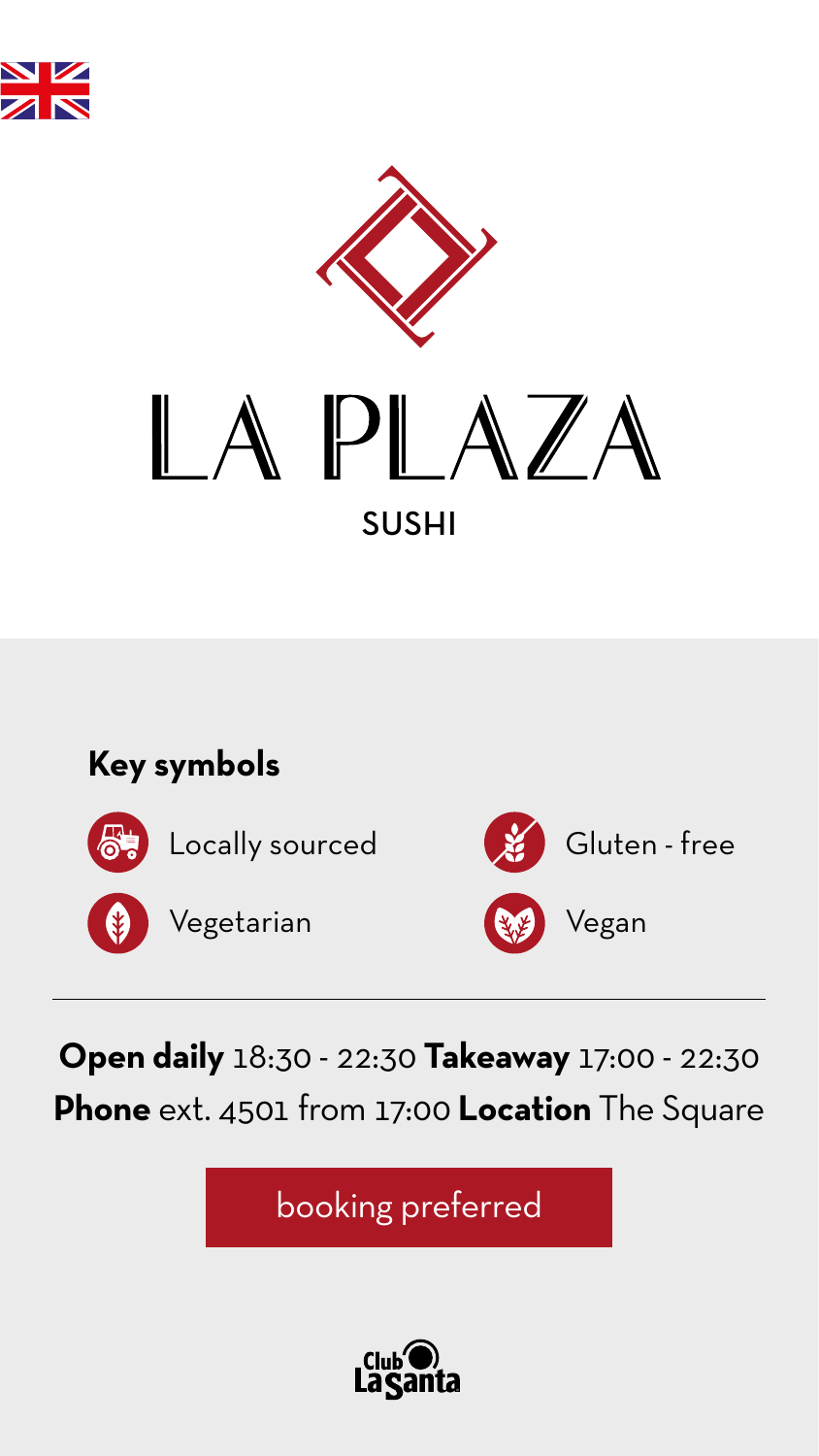### **STARTERS**

SALAD BUFFET .....................................................................................€11.50

WAKAME SALAD .........................................................................€9.00

EDAMAME BEANS WITH JANUBIO SEA SALT **&** ....€6.00

SALMON SASHIMI .............................................................................€14.75

semi-cured in caramelised seaweed, wakame and wasabi tobiko

#### CRISPY SHRIMPS (in japanese panko breadcrumbs 3 pcs) €12.00 with toasted sesame seeds, wasabi and Japanese BBQ mayonnaise

#### TAKOYAKI (Japanese octopus dumplings 6pcs).............€12.00

with Sriracha mayonnaise, teriyaki and nori seaweed

# **BOX MENUS**

#### MENU 10 PCS ........................................................................................€13.50

4 Nigiri: tuna, salmon, hamachi and ebi 2 cucumber hosomaki 4 California uramaki

#### MENU 14 PCS .........................................................................................€18.50

6 Nigiri: 2 tuna, 2 salmon, 2 hamachi 4 spicy tuna hosomaki 4 California uramaki

#### MENU 20 PCS ......................................................................................€26.00

6 Nigiri: 2 tuna, 2 salmon, 2 hamachi 6 Hosomaki : 2 cucumber + 4 spicy tuna 8 Uramaki: 4 California + 4 San Diego



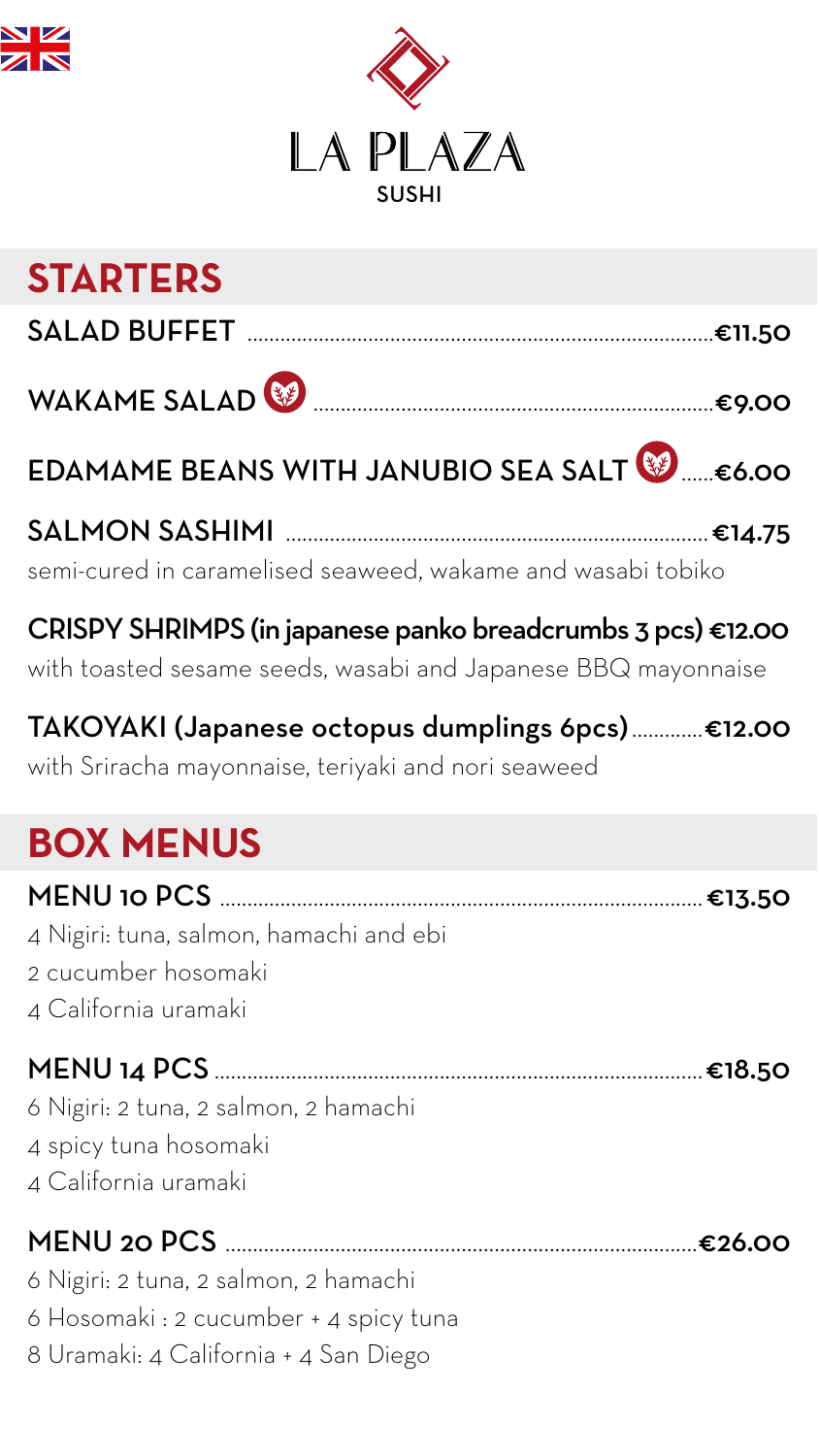# **SUSHI - URAMAKI 8 PIECES**

NEW YORK ............................................................................................... €11.75

Salmon, avocado, tobiko roe and Japanese breadcrumbs

OSAKA .........................................................................................................€13.75 Ebi (shrimp) tempura, cream cheese, spring onion, tuna tataki and teriyaki sauce

SALMON OSAKA...................................................................................€13.75 Ebi (shrimp) tempura, cream cheese, spring onion, salmon tataki and teriyaki sauce

TOKYO.......................................................................................................€12.00 Ebi (shrimp) tempura, avocado, cucumber and teriyaki sauce

CALIFORNIA .........................................................................................€10.75 Surimi crab, cucumber, avocado and Japanese mayonnaise

SAN DIEGO.............................................................................................€12.50

Lime-marinated salmon, avocado, cucumber and tobico roe

LAS VEGAS.............................................................................................€12.00

Hamachi and tobiko roe, spring onion, avocado and cucumber

NUEVA YERSEY ..................................................................................€11.50

Tuna, cucumber, avocado and cream cheese

SENDAI .....................................................................................................€11.50

Salmon, avocado, coriander, lime and honey

#### VEGETARIAN .................................................................................€12.50

Chef's speciality vegetarian rolls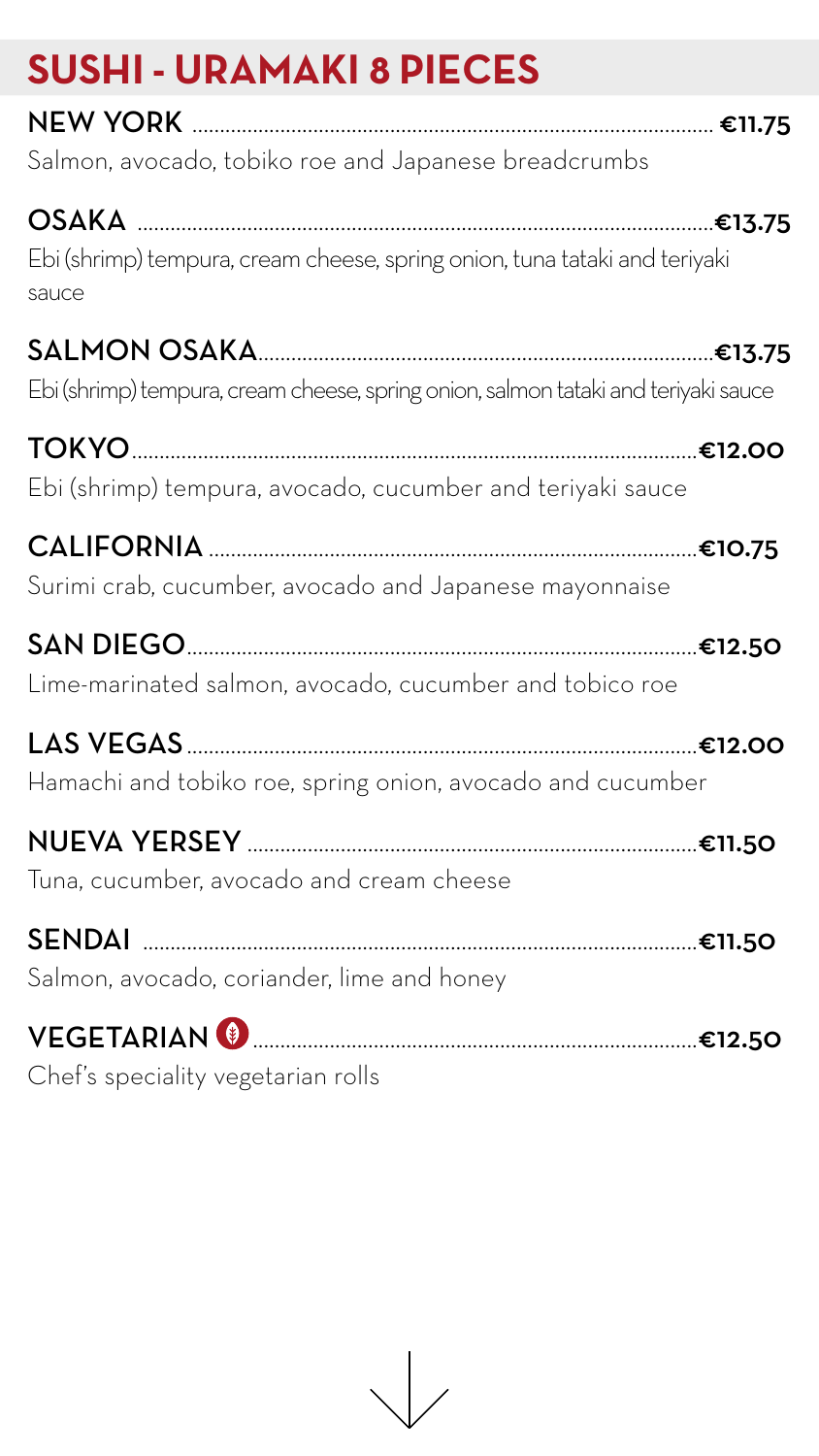# RED SALMON OR TUNA SASHIMI

6 pcs  $€6.50$  12 pcs  $€11.00$  24pcs  $€21.00$ 

## NIGIRI 2 PIECES

Avocado €4.00 Cucumber €3.00 Salmon €5.50 Basil Hamachi €5.50 Spicy ebi €5.50 Tuna €5.50 Spicy ebi tempura €6.50

Tuna €5.50 Unagi €5.50 Salmon €5.50 Ebi €5.50

# HOSOMAKI 8 PIECES

# **WOK**

SHRIMPS ...................................................................................................€14.50

with vegetables, rice, Yakisoba sauce and a pinch of chilli

#### CRISPY PORK .........................................................................................€13.75

served with teriyaki sauce and noodles

| cooked in the wok with sake and sauteed vegetables                             |        |
|--------------------------------------------------------------------------------|--------|
| with vegetables and Japanese-style rice                                        |        |
| FRESH SEASONAL VEGETABLES <a><br/> €12.50<br/>with rice and a hint of soya</a> |        |
| TONKOTSU RAMEN<br>of roast pork with chuka soba noodles                        |        |
| <b>FISH</b>                                                                    |        |
| LANZAROTE TUNA 6                                                               | €18.75 |

in tataki cooked in the wok with seasonal vegetables, cherry tomatoes and potatoes with thyme

# GRILLED SALMON LOIN................................................................€17.50

#### cooked in the wok with seasonal vegetables, teriyaki sauce and

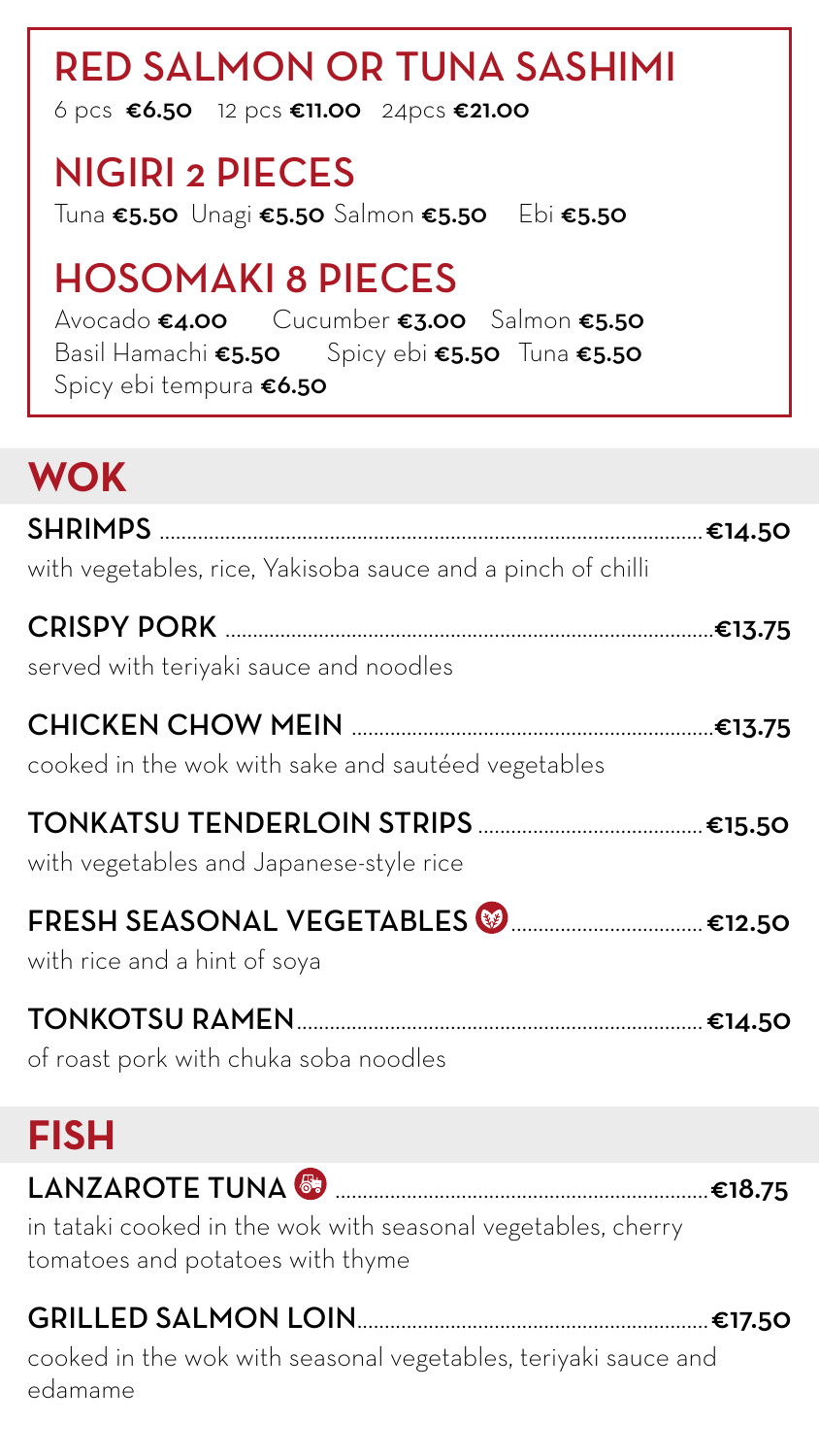### **MEAT**

### GRILLED ANGUS TATAKI 200gr ............................................€21.00

with sautéed vegetables in the wok, salsa teriyaki and seaweed

### YAKITORI CHICKEN KEBAB 2 PCS ..................................€14.75

with rice noodles and sautéed vegetables, sesame and teriyaki sauce



REGINA......................................................................................................€10.00 Tomato sauce, mozzarella, ham and mushrooms DI MARE....................................................................................................€11.00 Tomato sauce, mozzarella, prawns, tuna, onion and pesto VEGETARIAN .........................................................................€11.00 Option without cheese (vegan). Tomato sauce, mozzarella, onion, peppers, corn and mushrooms QUATTRO FORMAGGI ..........................................................€11.00 Tomato sauce, mozzarella, gorgonzola, gouda and goat's cheese CAPRICCIOSA ....................................................................................€10.75

Tomato sauce, mozzarella, pepperoni, sausage and ham

DIAVOLO..................................................................................................€12.00 Tomato sauce, mozzarella, spicy beef, pepperoni, red onion and jalapeños